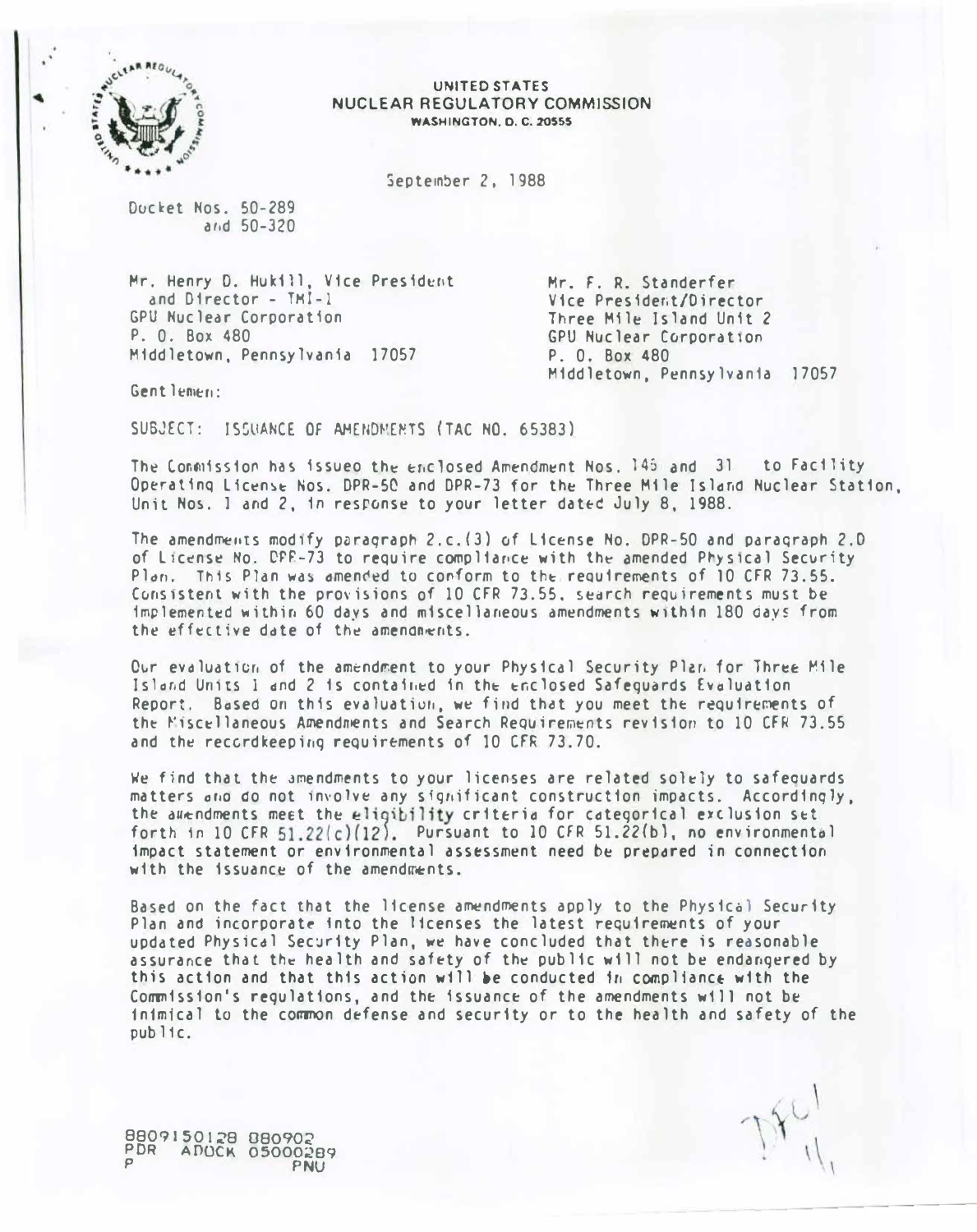Your Physical Security Plan consists of Safeguards Information required to be protected from unauthorized disclosure in accordance with the provisions of 10 CFR 73.21.

Notice of Issuance will be included in the Commission's bi-weekly Federal Register notice.

m,

Sincerely. ı

. Stol7, Director ct Directorate *E* 4 Dirision of Reactor Projects I/II Office of Nuc lear Reactor Requlation

Enclosures:

- 1. Americanent No. 145 to DPR-50
- 2. Amer.dment No. 31 to DPR-73
- 3. Safequards Evaluation Report

cc w/enclosur��: See next pace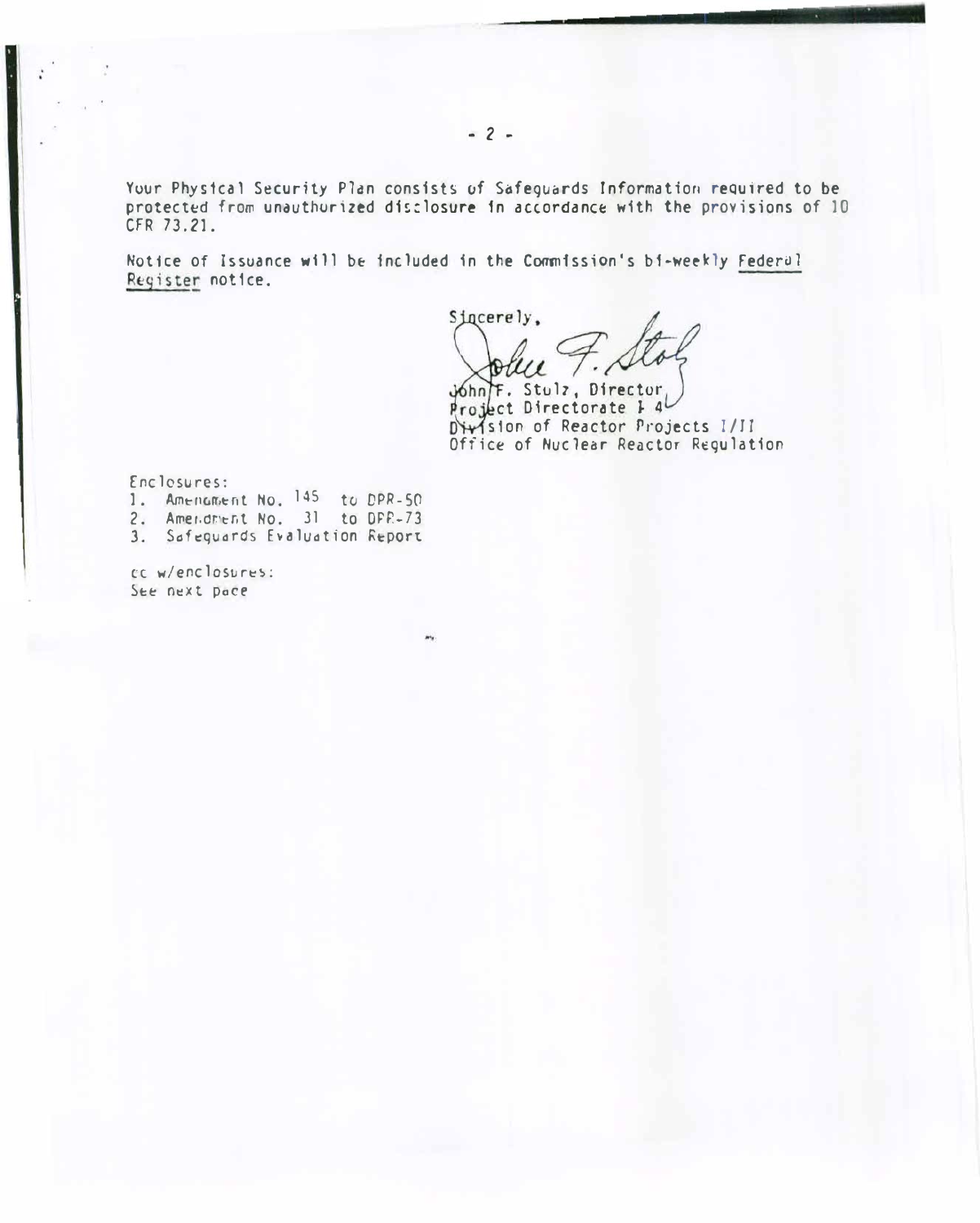Your Physical Security Pian consists of Safeguards Information required to be protected from unauthorized disclosure in accordance with the provisions of 10 CFR 73.21.

Notice of Issuance will be included in the Commission's bi-weekly Federal Register nutice.

Sincerely,

Original signed by

Juhn F. Stolz, Director Fruject Directorate 1-4 Division of Reactor Projects I/II Office of Nuclear Reactor Requlation

|    | Enclessures:                 |      |             |
|----|------------------------------|------|-------------|
|    | 1. Amendment No.             | 1.15 | to DPR-50   |
| 2. | Amendment No.                | 31   | to $DFR-73$ |
| 3. | Safeguards Evaluation Report |      |             |

CC W/enclosures: See next pape

## DISTRIBUTION

| Docket $File$       |
|---------------------|
| NRC & Local PDRS    |
| $SVi$ raa, $14/E/4$ |
| BBccer, $14/A/c$    |
| SNerris             |
| EHernan             |
| MMasnik             |
| OGC                 |
| DHasen, 3302 MNBE   |
|                     |

EJurdan, 3302 MNBB BGrines, 9/A/2 TBarnhort(G) P1-137 OWFN Wanda Jones, P-130A L'Utcher, 11/F/23  $ACRS(10)$ GFA/PA ARM/LFMB Gray File

|              |                                   |                |                       | $-49 +$  |
|--------------|-----------------------------------|----------------|-----------------------|----------|
| $[A:FL] - 4$ | PM: FUI-4 Root                    | $PM:PDI-4\ell$ | $D:PD$ <sup>1-4</sup> | CGC      |
| SNOTY32      | $k$ $k$ $\in$ $r$ $n$ $d$ $n$ $d$ | MMasnik        | JStoZ                 |          |
| [2, 2, 3/88] | 08/23/88                          | 06/13/88       | 08/2188               | 08 25/88 |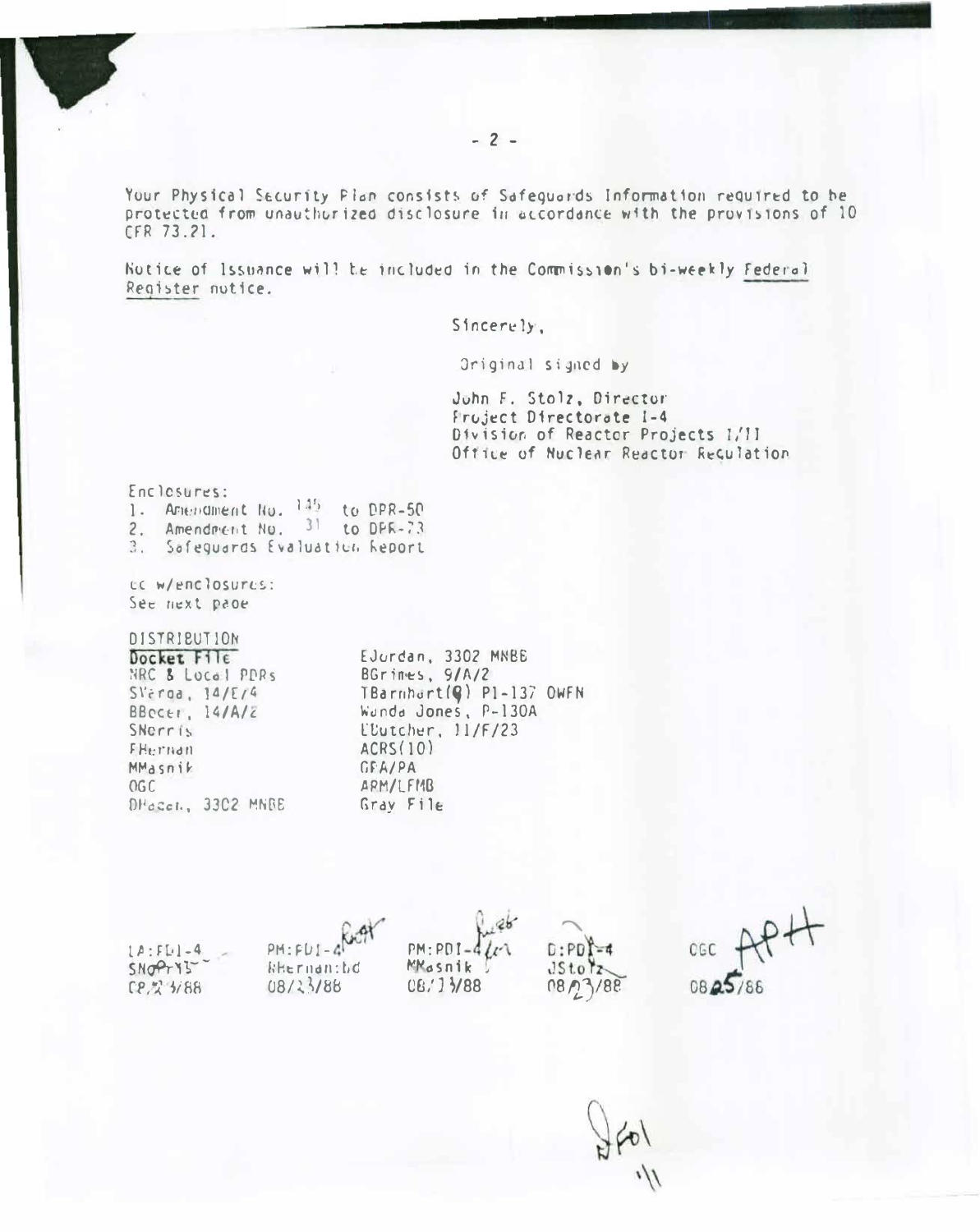�r. Henry 0. Hukill GPU Nuclear Corporation

cc:

G. Broughton O&M Director, TMI-1 GPU Nuclear Corporation Post Office Box 480<br>Middletown, Pennsylvania 17057

Richard J. McGoey M�nager, PWR licensing GPU Nuclear Corporation 100 Interpace Parkway Parsippany, New Jersey 70754

C. W. Smyth<br>TMI-1 Licensing Manager GPU Nuclear Corporation Post Office Box 480 Middletown, Pennsylvania 17057

Ernest l. 61ake, Jr., fsq. Shaw, Pittman, Potts & Trowbridge 2300 N Street, N.W. Washington, D.C. 20037

Larry Hochendoner Dauphin County Conmiss1oner Dauphin County Courthouse Front and Market Streets Harrisburg, Pennsylvania 17120

David D. Maxwell, Chairman Board of Supervisors londonderry Township RFDI} - Geyers Church Road Middletown, Pennsylvania 17057 Three Mile Island Nuclear Station,

Richard Conte Senior Resident Inspector (TMI-1)<br>U.S.N.R.C. Post Office Box 311 Middletown, Pennsylvanfa 17057

Regional Administrator, Region l U.S. Nuclear Reculatory Commission 475 Allerdale Road King of Prussia, Pennsylvania 19406

Robert e. Borsum Babcock & Wilcox Nuclear Power Generation Division 1700 Rockville Pike Rockville, Maryland 20852

Governor's Office of State Planning and D�velopment ATTN: Coordinator, Pennsylvania<br>State Clearinghouse Post Office Box 1323 Harrisburg, Pennsylvania 17120

Thomas M. Gerusky. Director Bureau of Radiation Prot�ction Pennsy1vania Department of Environmental Resources Post Office Box 2063 Harrisburg. Pennsylvania 17120

Dvcketing and Service Section Office of the Secretary U.S. Nuclear R�gulatory Commission Washington, D.C. 20555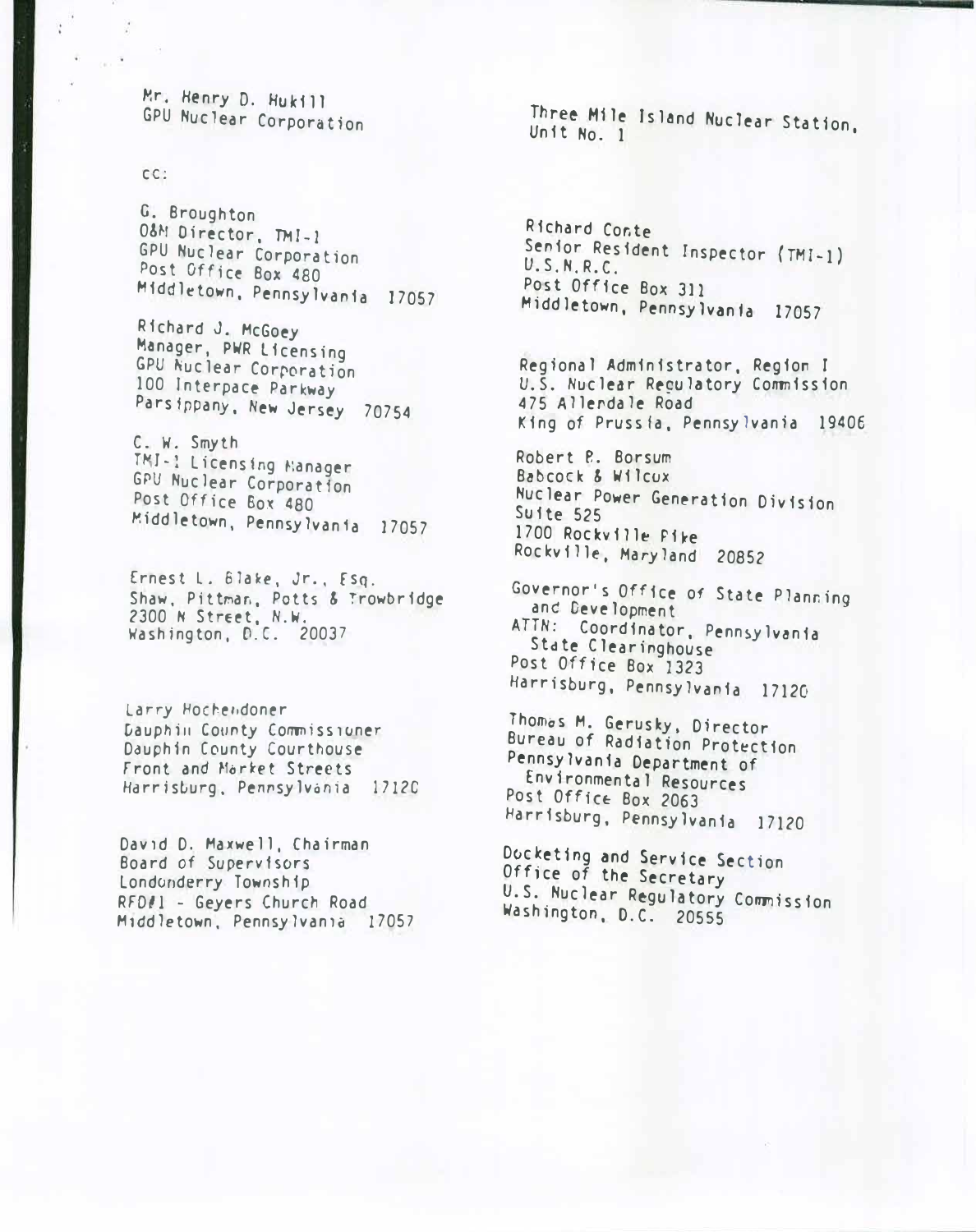Mr. F. R. Standerfer GPU Nuclear Corporation

#### cc :

Regional Administrator, Region I U.S. Nuclear Regulatory Commission 475 Allendale Road King of Prussia, PA 19406

Dr. Judith H. Johnsrud Robert B. Borsum Environmental Coalition on Nuclear Power Babcock & Wilcox 433 Orlando Avenue State College, PA 16801 Suite 525

Ernest L. Blake, Jr., Esquire Shaw, Pittman, Potts, and Trowbridge 2300 N Street, N.W. Washington, DC 20037

Secretary U.S. Nuclear Regulatory Commission Washington, DC 2G555

Sally S. Klein, Chairperson Dauphin County Board of Commissioners Dauphin County Courthouse Front and Market Streets Harrisburg, PA 17101

Thomas M. Gerusky, Director Bureau of �adiation Protection Department of Environmental Resources P. 0. Box 2063 Harrisburg, PA 17120

Ad Crable Lancaster New Era 8 West King Street lancaster, PA 17601

U.S. Department of Energy P. 0. Box 88 Middletown, PA 17057

David J. McGoff Office of LWR Safety and Technology  $NE-23$ U.S. Department of Energy Washinston, DC 20545

Three Mile Island Nuclear Station Unit No. 2

frank Lynch, Editorial The Patriot 812 Market Street Harrisburg, PA 17105

Nuclear Power Dfv1s1on 1700 Rockville Pike Rockville, MD 20852

Marvin J. Lewis 7801 Roosevelt Blvd. #62 Philadelphia, PA 19152

Jane Lee 183 Valley Road Etters, PA 17319

Walter W. Cohen, Consumer Advocate Department of Justice Strawberry Square, 14th Floor Harrisburg, PA ;7:27

Mr. Edwin Kinter Executive Vice President GPU Nuclear Corporation 100 Interpace Parkway Parsippany, NJ 07054

U.S. Environmental Prot. Agency Region III Office Attn: EIS Coordinator Curtis Building (Sixth Floor) 6th and Walnut Streets Philadelphia, PA 19106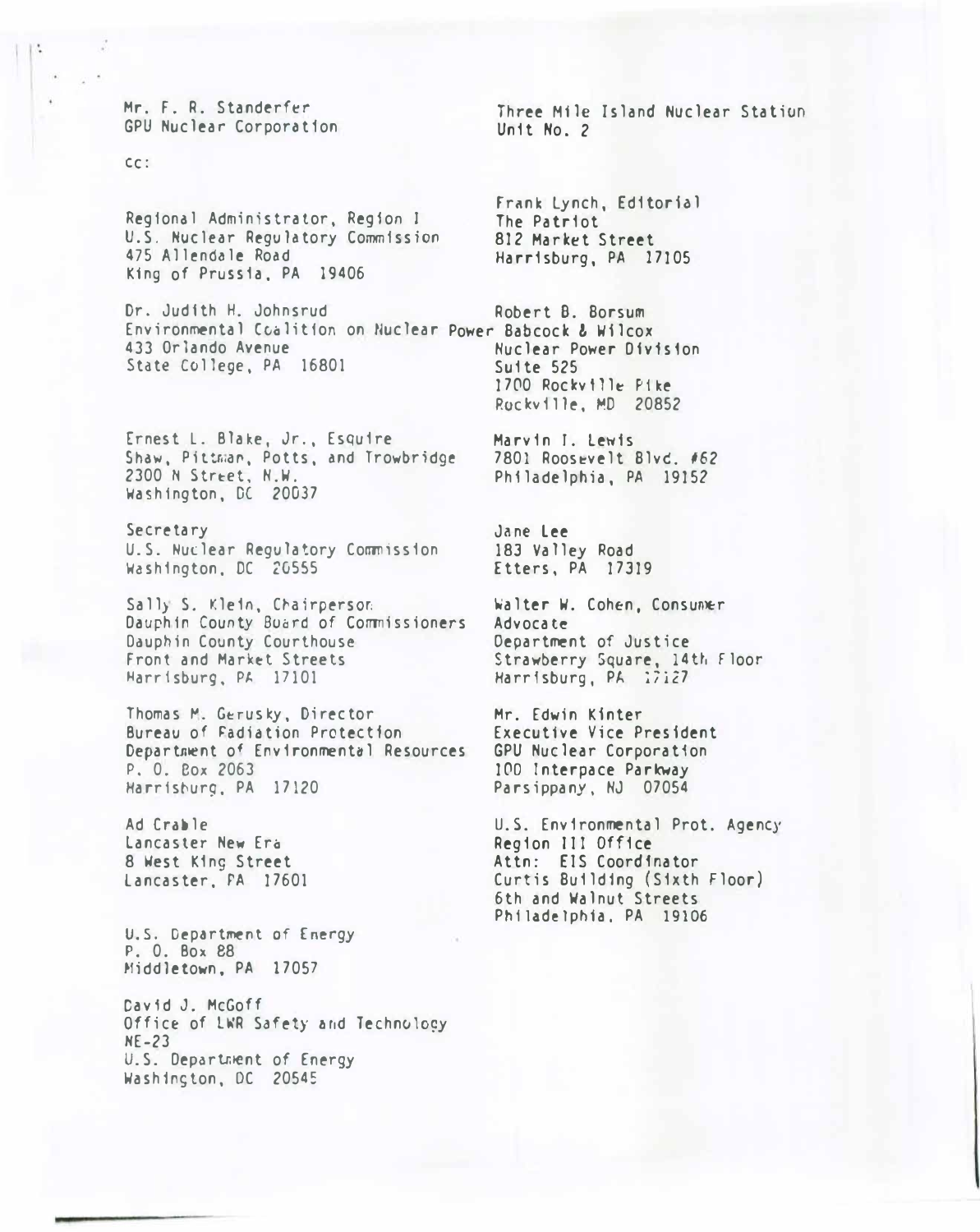Mr. F. R. Standerfer GPU Nuclear Corporation

 $cc:$ 

T. F. Demmitt GPU Nuclear Corporation

W. E. Potts **GPU Nuclear Corporation** 

J. J. Byrne<br>GPU Nuclear Corporation

Three Mile Island Nuclear Station Unit No. 2

R. E. Rogan GPU Nuclear Corporation

S. Levin **GPU Nuclear Corporation** 

A. W. Miller GPU Nuclear Corporation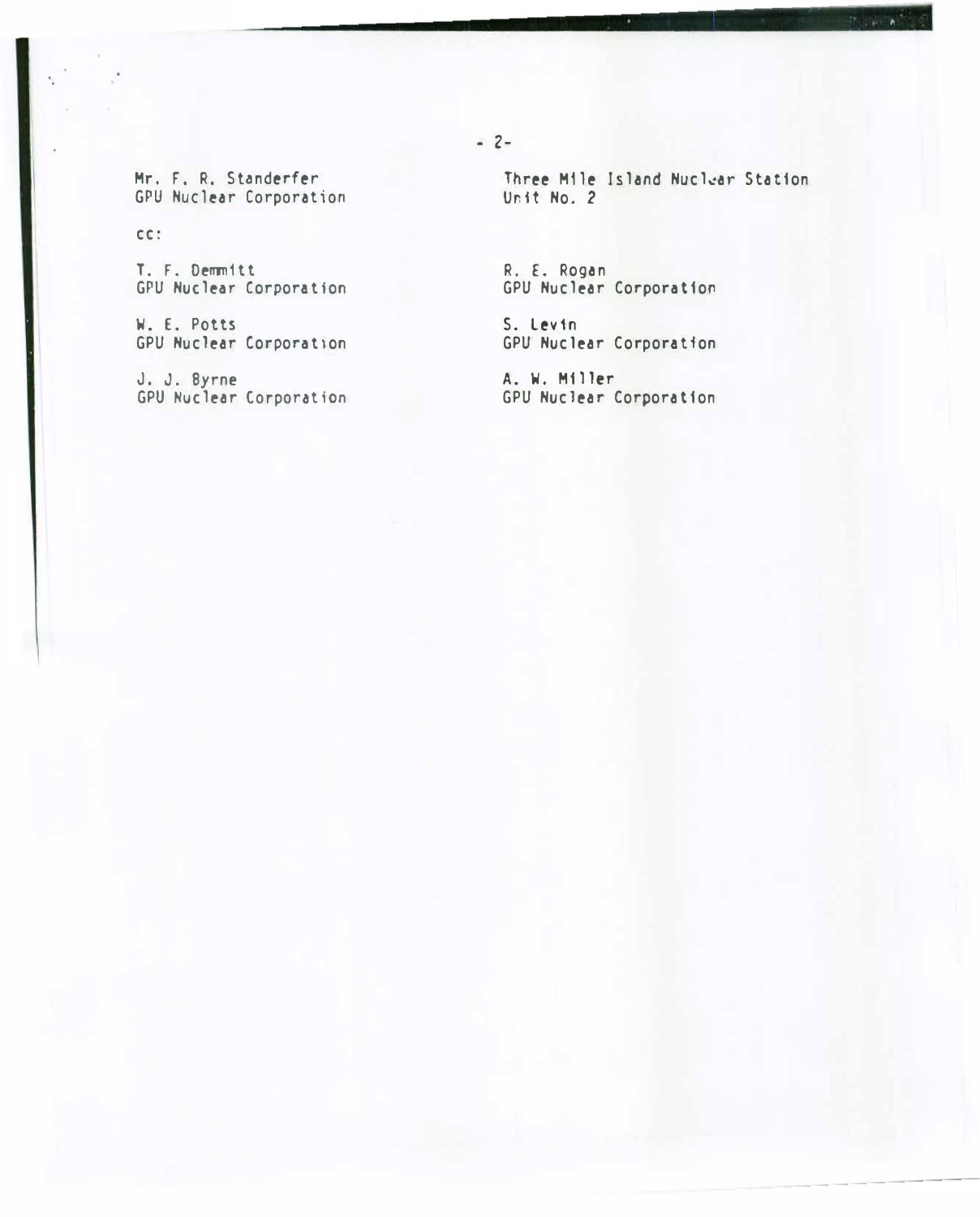

#### UNITED STATES NUCLEAR REGULATORY COMMISSION WASHINGTON, D.C. 20555

## GPU NUCLEAR CORPORATION

## DOCKET NO. 50-320

### THREE MILE ISLAND NUCLEAR STATION, UNIT NO. 2

# AMENDMENT TO FACILITY OPERATING LICENSE

Amendment No. 31 License No. DPR-73

- $1.$ The Nuclear Regulatory Commission (the Commission) has found that:
	- A. The application for amendment by GPU Nuclear Corporation, et al. (the licensee) dated July 8, 1988, complies with the standards and requirements of the Atomic Energy Act of 1954, as amended (the Act), and the Commission's rules and regulations set forth in 10 CFR Chapter I:
	- The facility will operate in conformity with the application,  $F$ . the provisions of the Act, and the rules and regulations of the Commission:
	- [. There is reasonable assurance (i) that the activities authorized by this amendment can be conducted without endangering the nealth and safety of the public, and (ii) that such activities will be conducted in compliance with the Commission's regulations;
	- U. The issuance of this amendment will not be inimical to the common defense and security or to the health and safety of the public; and
	- The issuance of this amendment is in accordance with 10 CFR Part  $E_{\infty}$ 51 of the Commission's regulations and all applicable requirements have been satisfied.